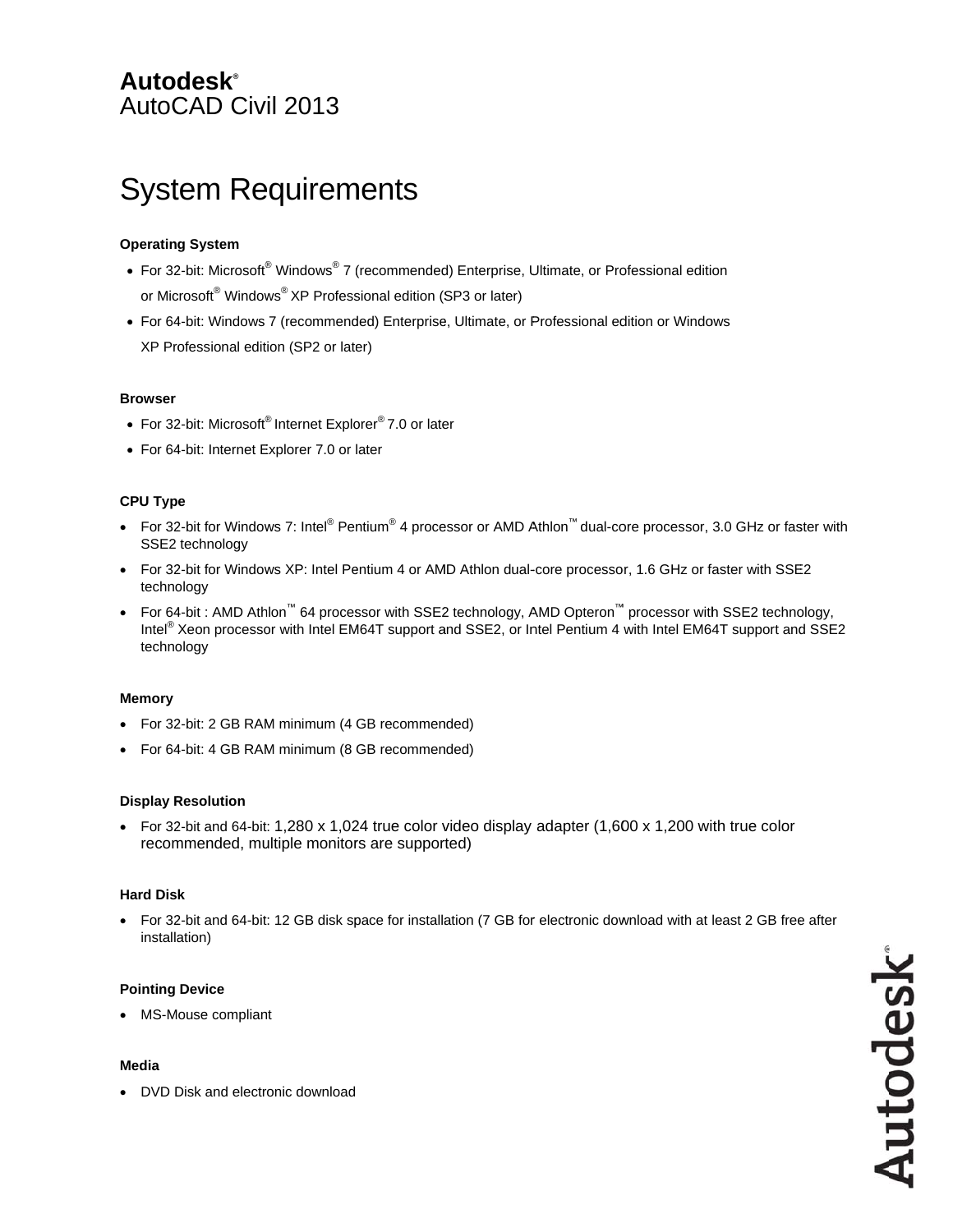#### **Languages**

 English, UK English, German, French, Italian, Spanish, Japanese, Korean, Traditional Chinese, Simplified Chinese, Czech, Polish, Hungarian, Russian

#### **Display Card**

Supports Windows display adapter capable of 1024x768 with True Color capabilities

#### **Compiler**

VC++2010 SP1

#### **Installer**

MSI 4.5

# **Builds**

Locked-FLEXnet

#### **Locking/License Management**

FLEXnet will be used for both the standalone and networked versions

#### **Side-by Side Install**

• Supported

# **File Format Changes**

Yes

# **Save-as Support**

- AutoCAD R14, AutoCAD 2000, AutoCAD 2004, AutoCAD 2007, AutoCAD 2010, AutoCAD 2013.
- EMR has the same formats as Commercial AutoCAD, with the exception of AutoCAD 2000/LT2000 Drawing

# **DXF Support**

AutoCAD R12, AutoCAD 2000, AutoCAD 2004, AutoCAD 2007, AutoCAD 2010, AutoCAD 2013

# **Binary vs. Source Compatibility**

- ARX: No
- LISP: Yes

#### **Script Compatibility**

Yes

#### **Global Product**

Yes

#### **Security (DWG)**

Supports digital signatures, DWG/DWF password protection